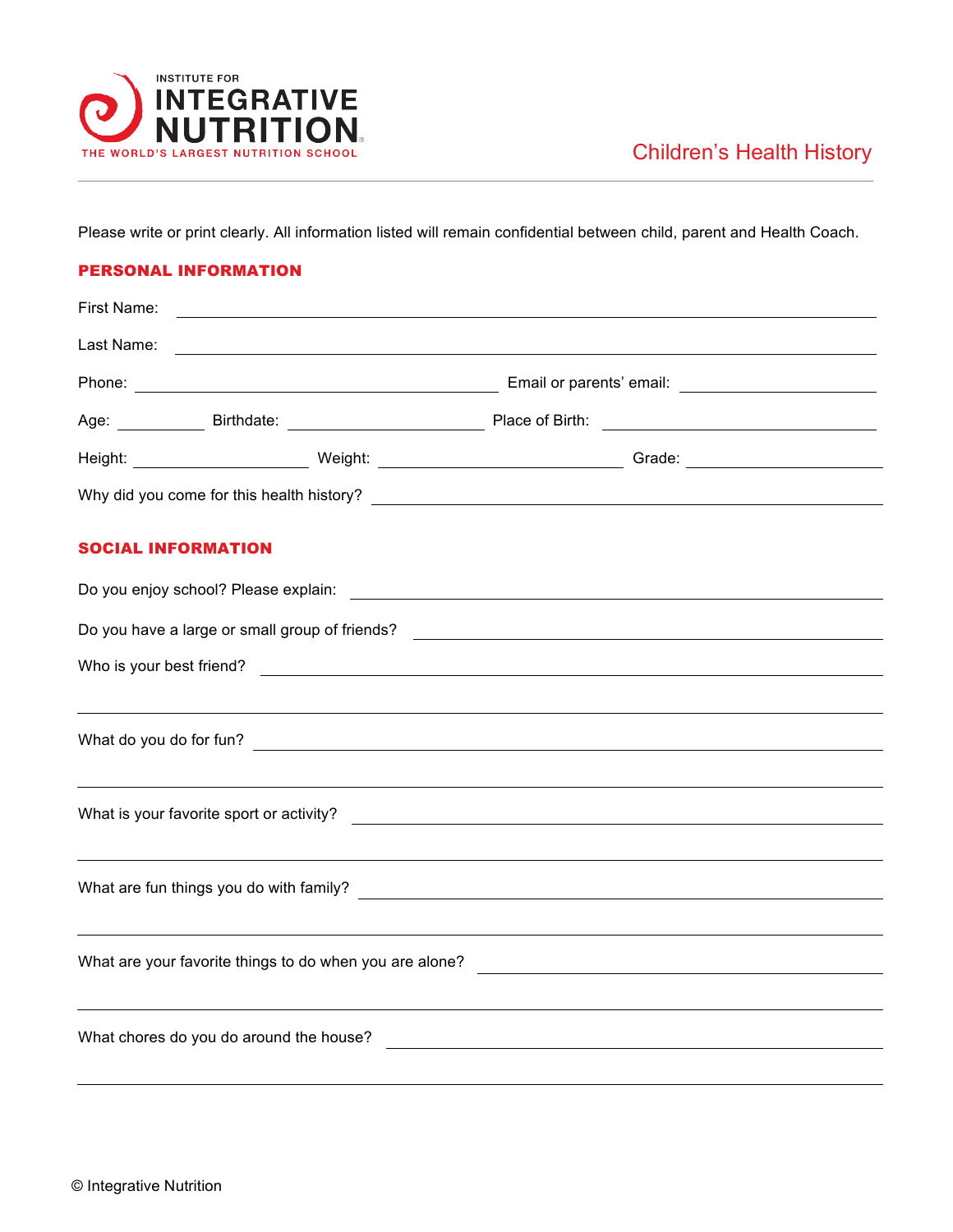

## Children's Health History

## HEALTH INFORMATION

|                                                                                                           | When do you wake up?                                                                                                                                                                                                                 |  |  |
|-----------------------------------------------------------------------------------------------------------|--------------------------------------------------------------------------------------------------------------------------------------------------------------------------------------------------------------------------------------|--|--|
| Do you ever wake up at night? ____________________                                                        |                                                                                                                                                                                                                                      |  |  |
|                                                                                                           |                                                                                                                                                                                                                                      |  |  |
|                                                                                                           |                                                                                                                                                                                                                                      |  |  |
| <b>MEDICAL INFORMATION</b>                                                                                |                                                                                                                                                                                                                                      |  |  |
|                                                                                                           |                                                                                                                                                                                                                                      |  |  |
|                                                                                                           | Does anything else hurt?<br><u> and</u> the contract of the contract of the contract of the contract of the contract of the contract of the contract of the contract of the contract of the contract of the contract of the contract |  |  |
|                                                                                                           |                                                                                                                                                                                                                                      |  |  |
| <b>FOOD INFORMATION</b>                                                                                   |                                                                                                                                                                                                                                      |  |  |
|                                                                                                           |                                                                                                                                                                                                                                      |  |  |
|                                                                                                           | <u> 1989 - Jan Samuel Barbara, margaret amerikan basar dan berasal dalam berasal dalam berasal dalam berasal dala</u>                                                                                                                |  |  |
|                                                                                                           | <u> 1989 - Johann Stoff, deutscher Stoffen und der Stoffen und der Stoffen und der Stoffen und der Stoffen und de</u>                                                                                                                |  |  |
|                                                                                                           | <u> 1989 - Johann Barn, amerikan bernama di sebagai bernama di sebagai bernama di sebagai bernama di sebagai ber</u>                                                                                                                 |  |  |
|                                                                                                           | ,我们也不会有什么。""我们的人,我们也不会有什么?""我们的人,我们也不会有什么?""我们的人,我们也不会有什么?""我们的人,我们也不会有什么?""我们的人                                                                                                                                                     |  |  |
| What foods do you wish you could eat more often?<br><u> 1980 - Johann Stein, fransk politik (f. 1980)</u> |                                                                                                                                                                                                                                      |  |  |
| What food do you wish you never had to eat again?                                                         |                                                                                                                                                                                                                                      |  |  |
| What do you want to learn about your body and about food?                                                 |                                                                                                                                                                                                                                      |  |  |